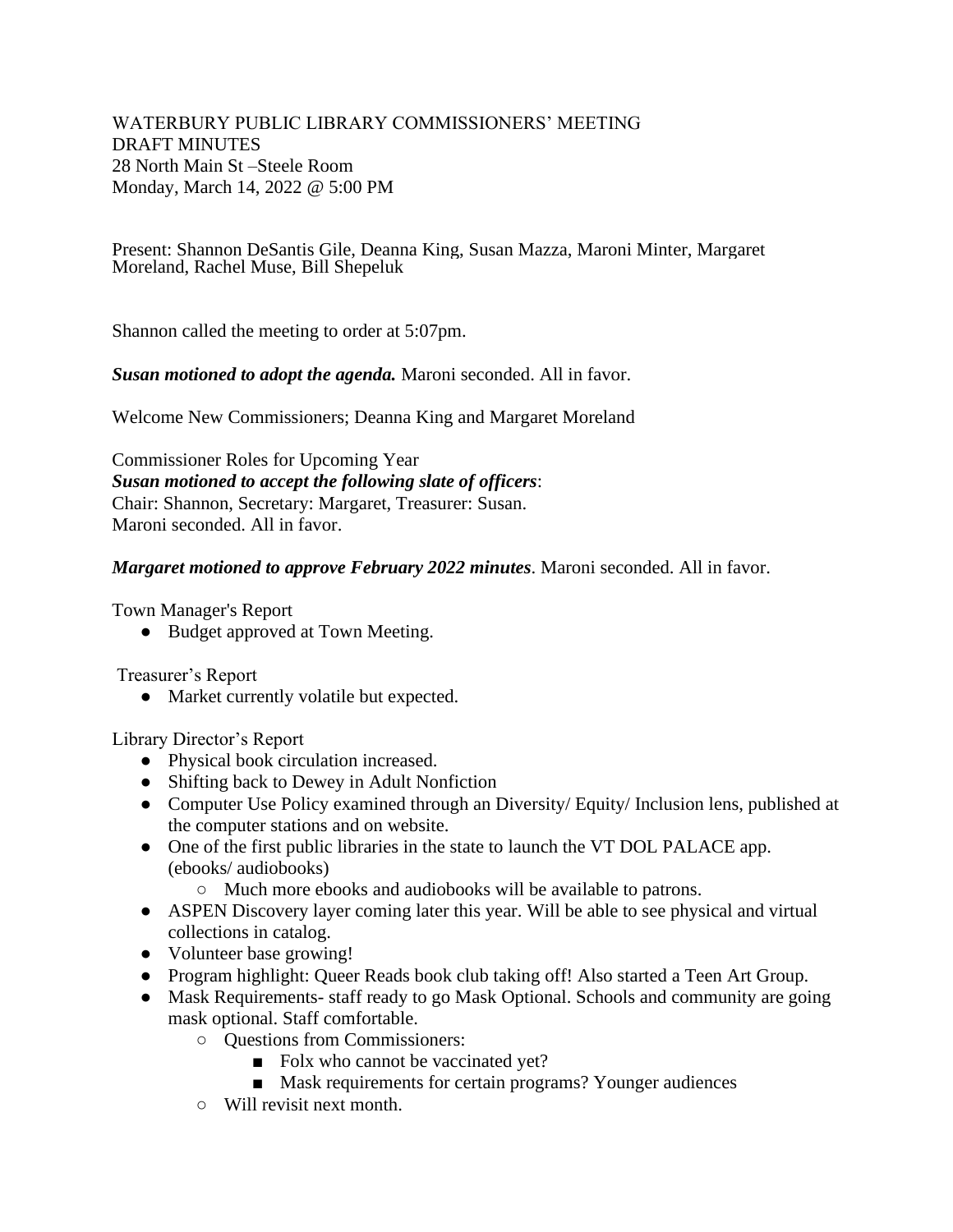## Other Business

# 1. Library Trust Administration Discussion and Vote *Susan made a motion to approve the memorandum with administration of library trust funds as written below.* Margaret seconded. All in favor.

# **Library Trust Administration Motion**

Susan moved to stipulate the following facts concerning the authority of the Board of Library Commissioners of the Town of Waterbury concerning the administration of the Waterbury Public Library Trust (the Trust):

The Board of Library Commissioners has the sole authority to act as the Trustees of the Trust and to inform banks, credit unions, brokerage firms, financial advisors and all persons or institutions that hold assets of the Trust, including, but not limited to cash, money market funds, CDs, mutual funds, bonds, stocks, and all other legal securities that all deposits, withdrawals or transfers of funds, as well as the purchases or sales of securities must be approved by a majority vote of the Board of Library Commissioners but shall be executed by or at the direction of these officers of the Town of Waterbury: Treasurer (currently Carla Lawrence) or Assistant Treasurer (currently Elizabeth Jones).

Accordingly, the Library Commissioners, as a board, have the sole authority to adopt or amend any or all policies concerning the administration and uses of the assets of the Trust. The types and numbers of policies governing the Trust shall not be limited and they may be established, for example, to:

- define the corpus of the Trust below which withdrawals shall be prohibited;
- specify how the assets of the Trust may be invested;
	- specify how income or other appreciation in the value of the Trust may be distributed or otherwise used to benefit the Waterbury Public Library.

Furthermore, this motion confirms that there must be an affirmative authorizing vote by a majority of the Board of Library Commissioners, before any security may be purchased or sold; before cash or other assets may be transferred internally between accounts within a financial institution; or may be transferred externally between financial institutions holding accounts owned by the Trust. While the Board of Library Commissioners may authorize the transactions listed above, no individual commissioner or group of commissioners may provide such direction to, or initiate said action at, any financial institution.

All transactions shall be initiated and carried out by any one of the two officers of the Town of Waterbury listed above. The officer shall provide to the financial institution or brokerage firm certified minutes of the Board of Library Commissioners meeting where a majority vote by the Library Commissioners was recorded authorizing the specific transaction.

No person, including Library Commissioners, Trustees, or authorized officers of the Town of Waterbury, shall withdraw cash from the Trust's accounts at any financial institution or brokerage firm. Said officers may authorize or initiate electronic transfers to move assets